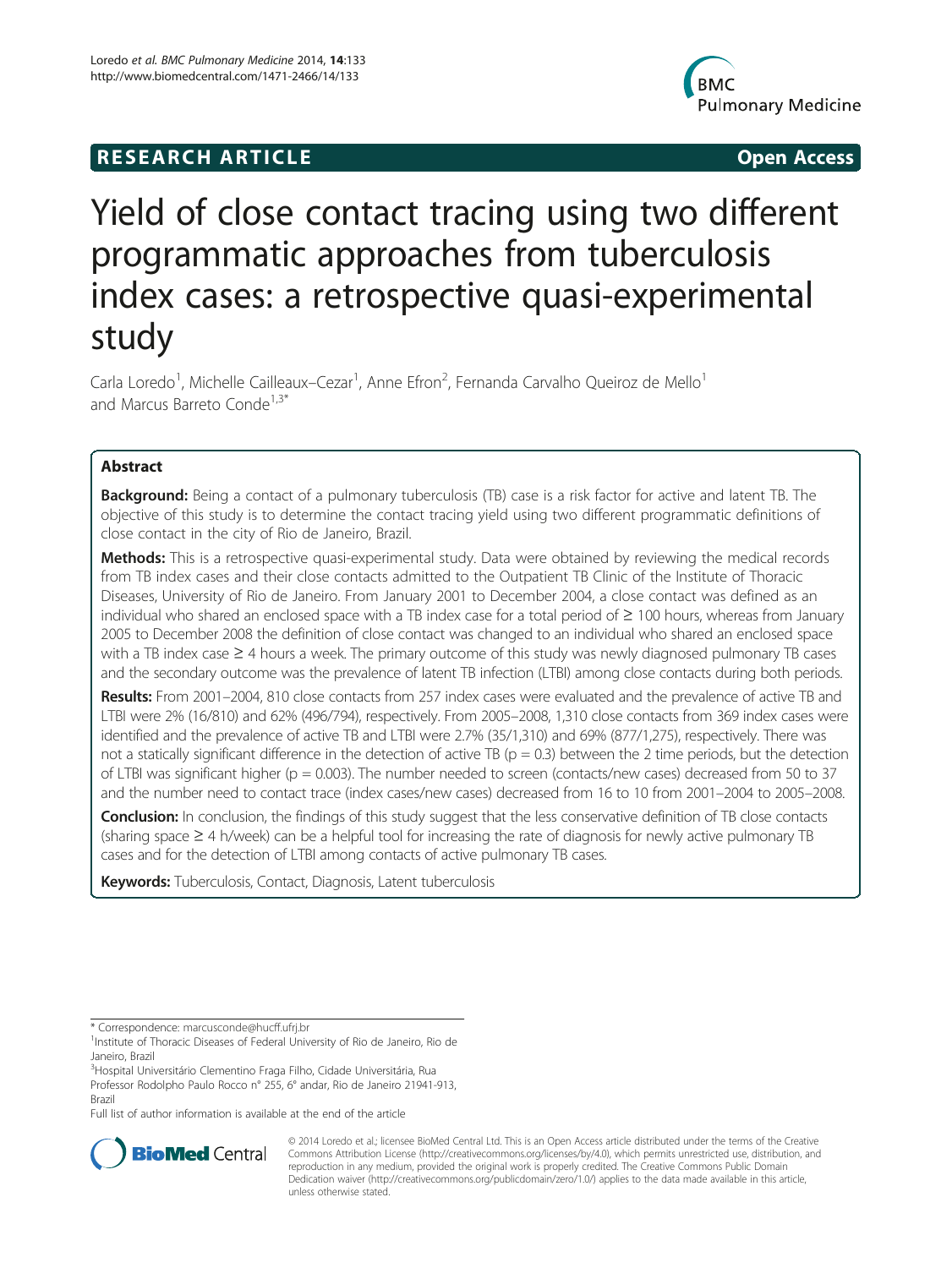# Background

It is internationally recognized that children under five years of age and persons living with human immunodeficiency virus (PLHIV) who were exposed to infectious cases of tuberculosis (TB) must be evaluated for active TB and considered for treatment of latent TB infection (LTBI) once active TB is excluded [[1,2\]](#page-7-0). In Brazil, since 2009, the recommendation has been that close contacts of an infectious TB case, despite their age and HIV status, must be investigated for active TB and LTBI [\[3,4](#page-7-0)]. However, the different definitions utilized for the term "close contact of TB" can make the yield of contact tracing irregular among different settings [\[3,5](#page-7-0)-[7\]](#page-7-0). In the Outpatient TB Clinic of the Institute of Thoracic Diseases (IDT) of the Federal University of Rio de Janeiro (UFRJ), Brazil, all contacts of TB index cases who shared and enclosed space for  $\geq 100$  hours in total used to be defined as a close contact and eligible to be investigated for active TB and for LTBI. However, in 2005, the TB Clinic of IDT/UFRJ reduced the exposure time for TB contacts from 100 total hours to  $\geq$  4 hours a week. This new definition for "close contacts" was based on the definition utilized by the Tuberculosis Trial Consortium (TBTC) from Center for Diseases Control and Prevention for the Study 26 Protocol [\(www.clinicaltrials.gov](http://www.clinicaltrials.gov); NCT00164450), a clinical trial of 9 months of daily Isoniazid (INH) versus 12 weeks of weekly Rifapentine/INH for the prevention of TB. The Federal University of Rio de Janeiro (UFRJ) in collaboration with Johns Hopkins University was one of TBTC sites for Study 26 [[8\]](#page-7-0).

The purpose of this study was to compare the yield of contact tracing between the close contact definition utilized during the period of 2001–2004 (sharing space with an index case  $\geq 100$  hours total) with the definition utilized in the period 2005–2008 (sharing space with an index case  $\geq$  4 hours per week). Our hypothesis was that the change in the operational definition of a close contact to 4 hours/week would increase the detection of news cases of active TB and LTBI and reduce the number needed to contact trace (NNS).

# Methods

#### Design

This is a quasi-experimental study with internal comparison.

#### Setting

This study was conducted in the Outpatient TB Clinic of the IDT/UFRJ, a referral center for TB treatment and for TB Clinical Trials (former site 29, Hopkins-Brazil, from the Tuberculosis Trial Consortium of Center for Diseases Control and Prevention) in Rio de Janeiro, Brazil. The incidence rate of TB in Rio de Janeiro city during the first period of the study ranged from 94/

100,000 (2001) to 85/100,000 habitants (2004) and during the second period it ranged from 80/100,000 (2005) to 70/100,000 habitants (2008) [\[9](#page-7-0)].

#### Subject selection and data collection

The chart number of all TB cases and their contacts that were admitted to the TB Clinic of IDT/UFRJ between April  $1<sup>st</sup>$ , 2001 to December  $30<sup>th</sup>$ , 2008 were obtained from the register book. A data collection instrument was pre-tested and modified during a pilot study conducted in December 2008 with 20 charts (data not shown). The following data were recorded from the chart review: results from acid fast bacilli (AFB); TB culture; tuberculin skin test (TST); chest X ray (CXR); demographic data (sex, age); smoking status; alcohol consumption; use of illicit drugs; presence of diabetes; prior TB treatment; institutionalization (prison, shelter, or nursing home) within last 3 years; and HIV status (patients were tested for HIV only if active TB had been diagnosed; contacts were not tested for HIV). All contacts of a TB index case that were evaluated for LTBI and/or active TB in the Outpatient TB Clinic of IDT/UFRJ were enrolled in this study. Exclusion criteria were subjects with unavailable records, contacts with prior active TB treatment, missing results from the HIV test (index cases only), AFB, TST or culture and those with contaminated culture for Mycobacterium tuberculosis recorded in the chart.

As per the TB Clinic routine, during the interview in which the TB treatment is prescribed to an index case, a health care worker (HCW) explained to the patient the definition of a close contact (which was different on depending of the period evaluated, 2001–2004 or 2005– 2008). Following this explanation, the HCW provided a printed invitation for close contacts  $\geq 15$  years old who were identified during the interview to attend a lecture conducted weekly in the TB Clinic. Because the Outpatient TB Clinic is an adult Clinic, the HCW instructed the index case to take all close contacts under 15 years of age to the Pediatric Outpatient Clinic of the University. The weekly lecture about TB was presented by a nurse who explained to all close contacts concepts about latent TB infection, active TB, diagnosis and treatment. After the lecture all contacts were invited to have a TST. Contacts with a positive TST or documented conversion as well as those with respiratory symptoms underwent a physical examination and had a CXR performed. Symptomatic subjects and/or those with altered CXR were instructed to provide two unsupervised sputum specimens for smear and Mycobacterium tuberculosis culture testing. Subjects with abnormal CXRs who were unable to provide sputum spontaneously underwent sputum induction with hypertonic saline solution. The TST was administered using the Mantoux technique and was read by a trained and certified (degree of intra-reader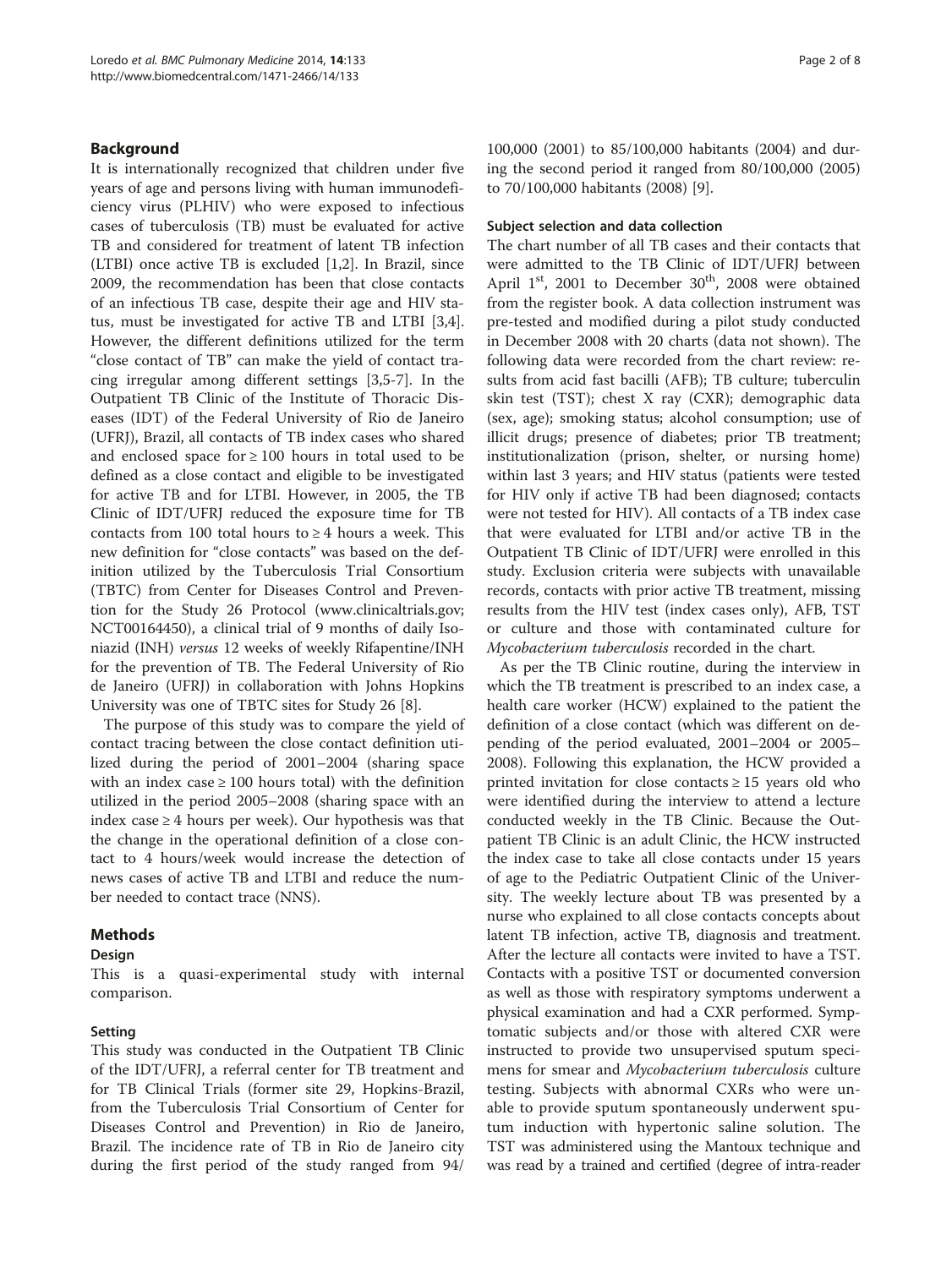reliability >  $95\%$  and inter-reader reliability  $\geq 80\%$ ) HCW. All testing was performed using purified protein derivative (PPD), RT23 (0.1 ml = 2 TU) (Staten Serum Institute, Copenhagen, Denmark) [[10](#page-7-0)].

### Ethical approval

The study was approved by the Federal University of Rio de Janeiro Ethics Committee in July 2008.

# Definitions

Participants who reported smoking at least 100 cigarettes in their lifetime and who, at the time of survey, were smoking at least one day a week were defined as a current smoker; respondents who reported smoking less than 100 cigarettes in their lifetime and who, at the time of the survey, did not smoke at all were defined as former smoker; respondents who reported never having smoked any cigarette were defined as never smoking. Alcohol abuse was defined as daily consumption of at least 30 grams of alcohol for men and 24 grams for women. The definition of a close TB contact from 2001–2004 were all contacts of TB index cases who shared an enclosed space for  $\geq 100$  hours total. The definition of a close TB contact from 2005–2008 was those who shared an enclosed space ≥ 4 hours per week with a TB index case. A positive TST and conversion to a positive test were defined according to criteria of the American Thoracic Society and the Centers for Disease Control and Prevention [\[10,11](#page-7-0)]. LTBI cases were defined as a close contact with a positive TST or with a documented conversion. Confirmed active TB was defined as growth of M. tuberculosis in culture from respiratory specimen.

# Statistical methods

The primary outcome was newly diagnosed pulmonary TB during both periods (2001–2004 and 2005–2008). We also calculated the number of contacts needed to screen (NNS) to find one new case of active TB and the number need to contact trace (NNCT) [\[12,13\]](#page-7-0). The NNS is calculated by dividing the number of contacts screened by the number of new cases diagnosed [\[12](#page-7-0)]. The NNCT is calculated as the number of index cases divided by the number of new active TB cases [[13\]](#page-7-0). The secondary outcome was the prevalence of LTBI among contacts during both periods (2001–2004 and 2005–2008).

# Statistical analysis

The Chi square test was used in the analysis of dichotomous variables and Fisher's exact test was used when appropriate. The odds ratio (OR) of the association between independent variables and outcomes with 95% confidence interval (CI) was calculated. A p-value  $< 0.05$ was considered statistically significant. The results were analyzed using IBM SPSS Statistics 20.

# Results

Over a 92-month period, 806 patients with active pulmonary TB were admitted to the Outpatient TB Clinic of IDT/UFRJ. All medical records were reviewed and 180 active TB cases were excluded because the AFB results were unknown  $(n = 13)$ , the M.tb culture results were missing or contaminated  $(n = 45)$ , HIV status was unknown ( $n = 25$ ) or the culture for *Mycobacterium tu*berculosis was negative  $(n = 97)$ . From 626 active TB index cases included in the analysis (257 from 2001– 2004 and 369 from 2005–2008), 2,979 contacts (1,090 from 2001–2004 and 1,889 from 2005–2008) were identified. Flow-charts showing the evaluation of contacts stratified by the AFB of the index case in both periods of study are presented in Figures [1](#page-3-0) and [2](#page-4-0). In the period from 2001–2004 (contacts shared  $\geq 100$  hours total) 810 contacts were evaluated. Two per cent (16/810) of those contacts were diagnosed as a newly active TB cases (detection rate of 1,975/100000) and 62% (496/794) as having LTBI. In the period from 2005–2008 (contacts shared  $\geq 4$  hours/week) 1,310 contacts were evaluated and 2.7% (35/1.310) had a diagnosis of active TB (detection rate of 2,442/100,000 habitants) and 69% (877/ 1,275) were diagnosed with LTBI. There was not a statically significant difference in the detection of active TB (16/810 or 2% *versus* 35/1310 or 2.7%,  $p = 0.3$ ) between the 2 time periods, but the detection of LTBI was significant higher (496/794 or 62% versus 877/1275 or 69%,  $p = 0.003$ ). However, the NNS for a newly diagnosed TB case decreased from 50 in the period from 2001–2004 to 37 in the period from 2005–2008. The same occurred with the NNCT, decreasing from 16 in the first period to 10 in the second. The characteristics of the study population are shown in Table [1.](#page-5-0) There were statistically significant differences between both samples in some variables, with slightly more males, household contacts, smokers and cases of diabetes in the first period (2001– 2004). The association of different variables to the diagnosis of active TB and LTBI among contacts in both periods studied is presented in Tables [2](#page-6-0) and [3,](#page-6-0) respectively. There was a statistically significant association between smoking and newly diagnosed active TB in the sample during the second period as well as those living in poor areas (slums) (Table [2](#page-6-0)). There was an association between a positive AFB in the index case and the diagnosis of LTBI in samples from both time periods. Smoking and alcohol abuse were associated with the diagnosis of LTBI only in the second period.

# **Discussion**

Our findings confirm the importance of screening for active TB and LTBI among adult close contacts of TB cases with no known additional risk factors in a setting with a moderate incidence of TB. The prevalence rate of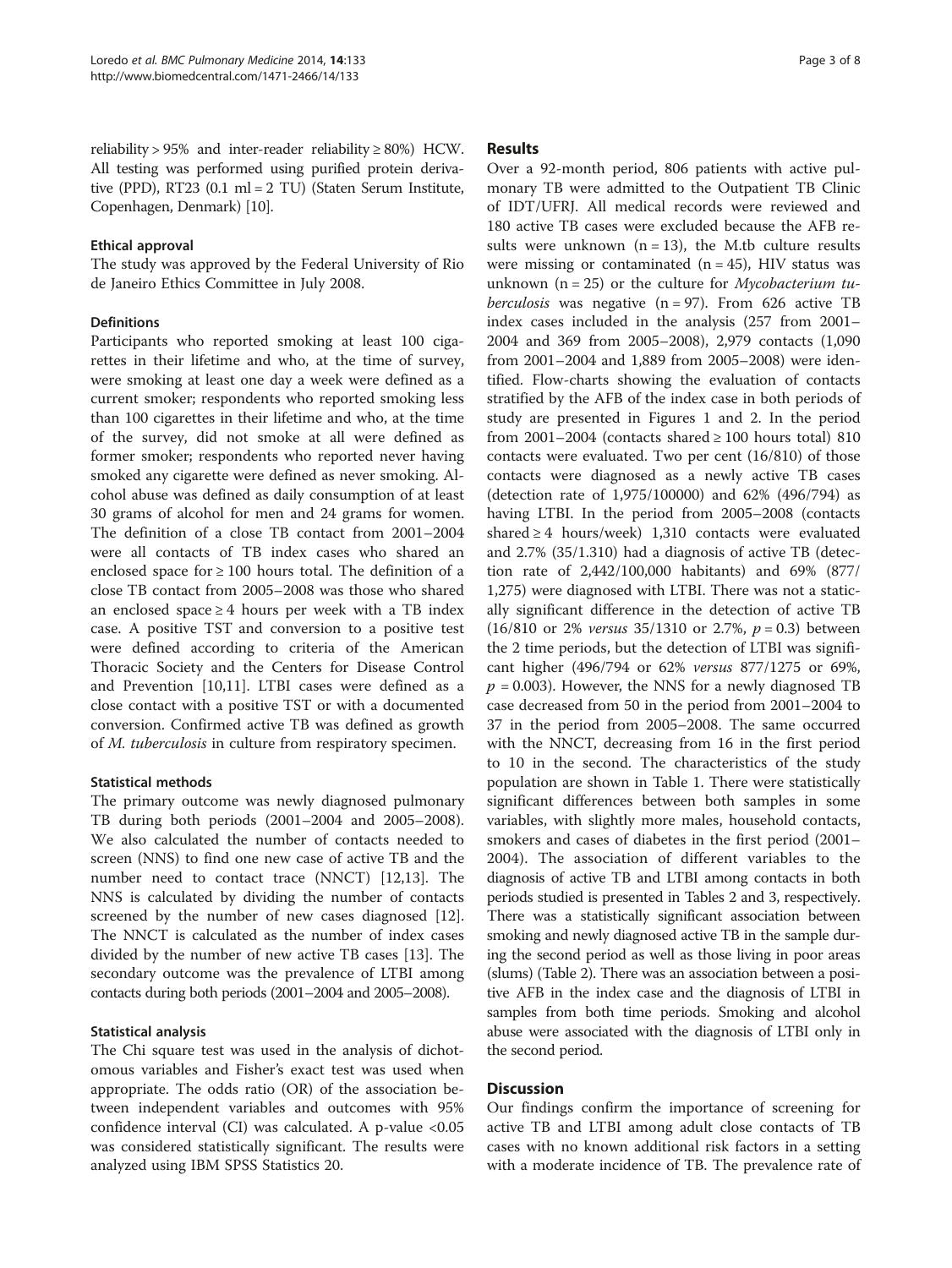<span id="page-3-0"></span>

newly diagnosed TB cases among contacts in 2001–2004 (2%; 1,975/100,000 habitants) and in 2005–2008 (2.7%; 2,442/100,000 habitants) was similar to the prevalence of active TB reported by a meta-analysis (41 articles included in a systematic review) that determine the yield of contact investigation in resource limited settings and found a prevalence of 2.3% (95% CI 2.1–2.5) for bacteriological confirmed active TB cases [\[14](#page-7-0)]. Our findings were also similar to those found in a more recent meta-analysis that included 70 studies from low and middle-income settings in which the prevalence of microbiologically proven TB among contacts was 3.1 (95% CI 2.2–4.4) [\[15\]](#page-7-0). Although the prevalence rates are similar, it should be noted that the definitions of "contact" varied considerably between the studies analyzed in both meta-analyses. Interestingly, the prevalence of newly diagnosed TB cases (2.7%, 35/1,310) among close contacts in the second

period of the present study was the same prevalence of TB cases (2.7%, 15/542) among respiratory symptomatic patients with cough for one week or more who sought care in a Primary Health Center, as reported in a study conducted in the same city of Rio de Janeiro [\[16\]](#page-7-0). It should be pointed out that the passive case finding among respiratory symptomatic subjects spontaneously attending Primary Health facilities is the current strategy for TB case finding in Brazil. Furthermore, with exception of few reference Centers for TB like the TB Clinic of IDT/UFRJ, investigation for active TB among close contacts is not routinely conducted, although it is suggested in the National Program of TB [\[4](#page-7-0)].

Although the total number of contacts identified during the 2005–2008 (n = 1,310) was higher than in 2001– 2004 ( $n = 810$ ), the NNS for newly diagnosed TB (50 versus 37) and the NNCT (16 versus 10) decreased from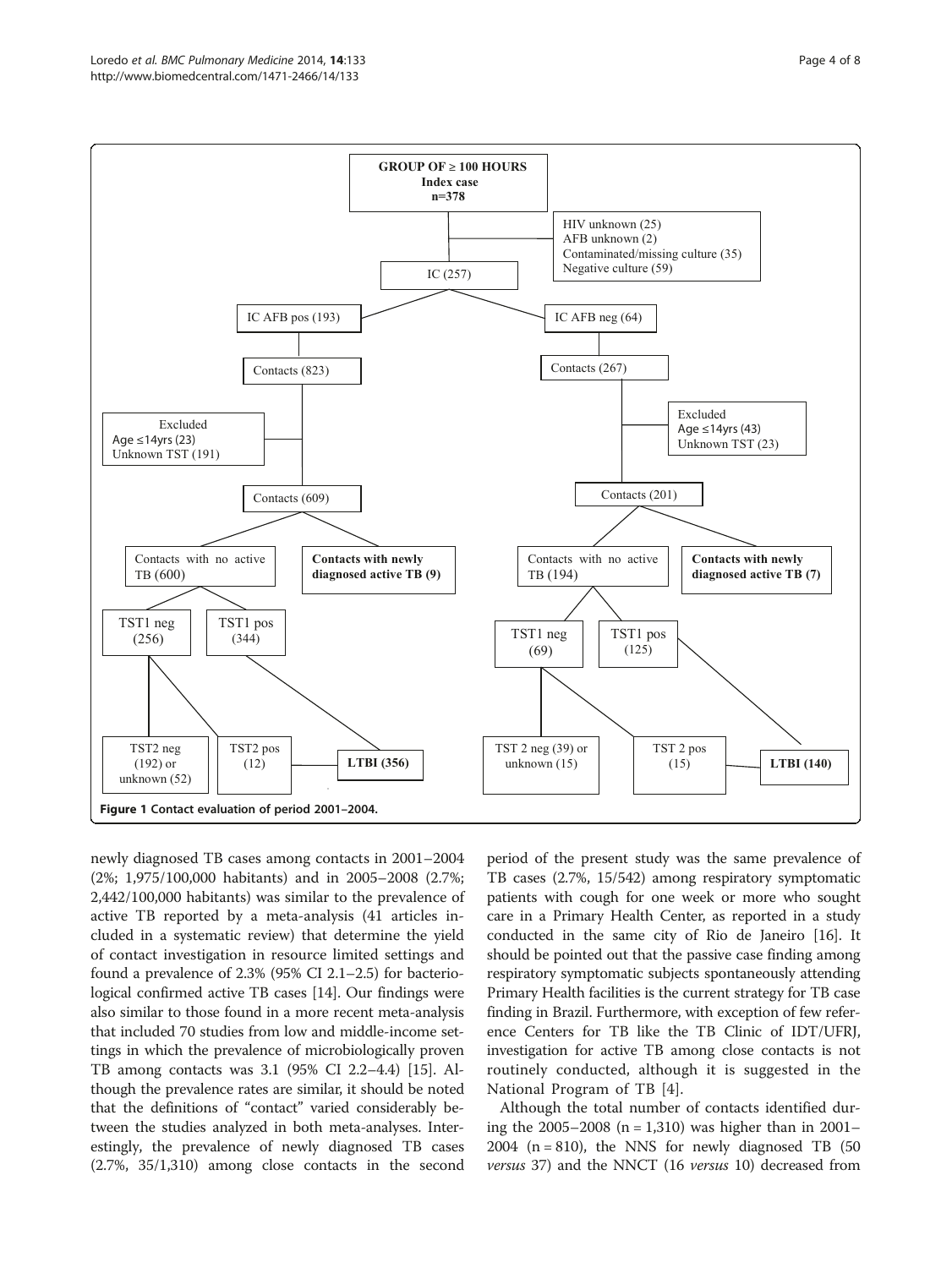<span id="page-4-0"></span>

the first to the second period. A review recently published by the World Health Organization (WHO) summarizes the weighted average NNS to find one case of TB in different risk groups in different epidemiological situations [[2](#page-7-0)]. In settings with moderate incidence (30–100 new cases/ 100,000 inhabit) like Rio de Janeiro city, the average NNS (40; ranging 7–355) was 20% lower than the NNS found in the first period  $(NNS = 50)$  and similar to the NNS found in the second period of our study (NNS = 37). The significant reduction in the NNS in the second period may suggest that the less conservative definition of "close contact" applied during this period may be more effective in identifying new cases of TB than the definition of "close contact" used in the first period of this study.

The only variable associated with a new diagnosis of active TB among contacts in both periods was "living in a slum" and variables associated with LTBI were an AFB positive index case, smoking and alcohol abuse (Tables [2](#page-6-0) and [3\)](#page-6-0). Interestingly the AFB of the index case and the variable "living in same house" were not associated with active TB diagnosis. On the other hand, in our sample, a positive AFB smear in the index case in both periods, as well as smoking and alcohol abuse in the second period were identified as independent factors associated with the prevalence of LTBI. Smoking and alcohol abuse have been associated with LTBI in specific high risk groups such as adult prisoners, nursing home residents and immigrants from countries with high prevalence of TB disease [\[17](#page-7-0)-[20\]](#page-7-0). In fact, a meta-analysis showed that smoking  $(p < 0.001, \text{ OR } = 2.1, 95\% \text{ CI } 1.4, -3.1)$  and alcohol abuse ( $p = 0.001 \text{ OR} = 4.795\% \text{ CI}$  1.8-9.8) were independent factors associated with LTBI [\[21](#page-7-0)]. A study conducted by Rose and colleagues evaluated the prevalence of LTBI among 1,590 contacts of pulmonary TB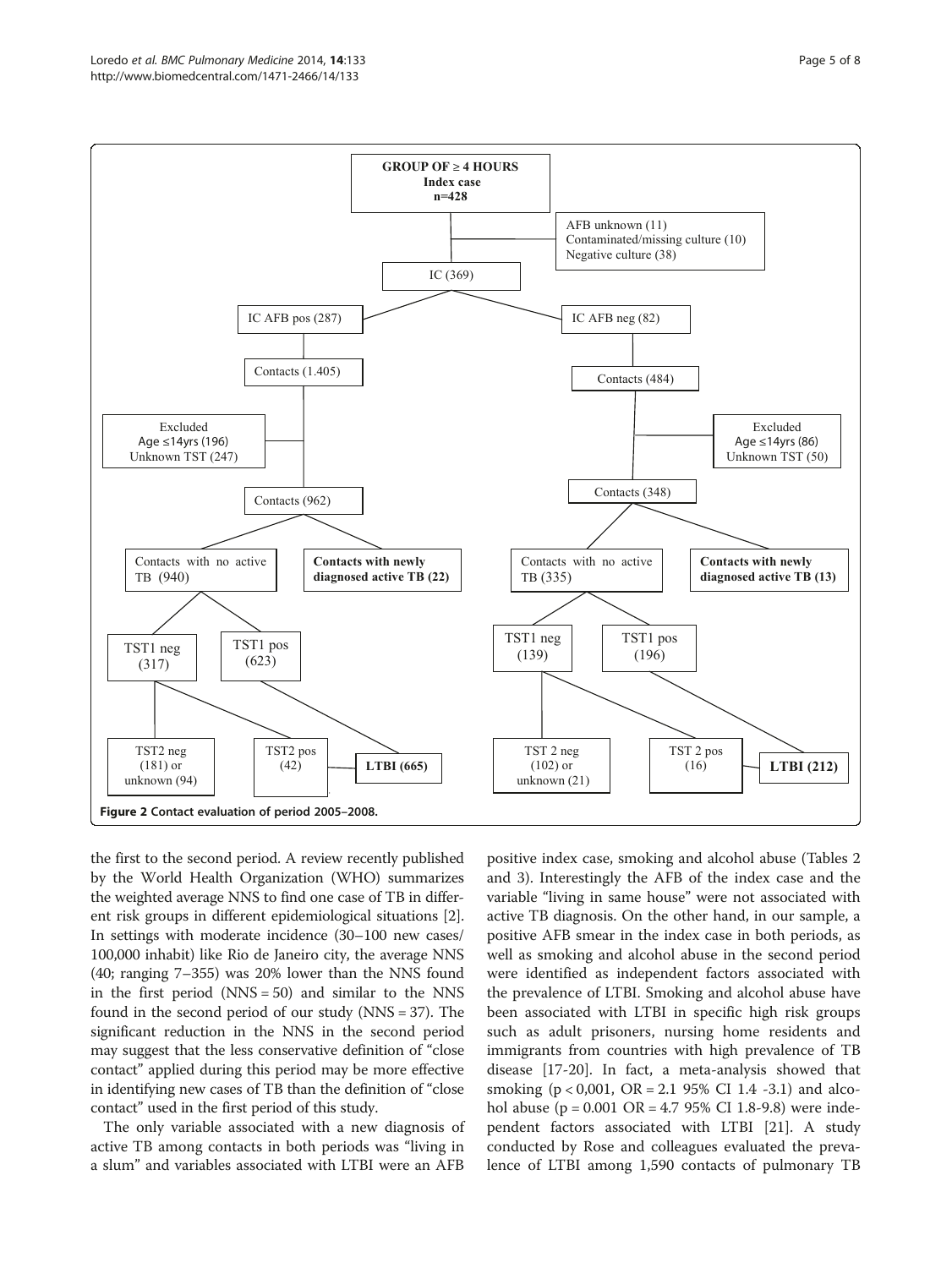|                                    |        | Period                |                        |         |
|------------------------------------|--------|-----------------------|------------------------|---------|
| Characteristics                    |        | 2001-2004 $n = (810)$ | 2005-2008 $n = (1310)$ | p value |
| Age (mean $\pm$ DP)                |        | 38 $(\pm 16)$         | 37 $(\pm 15)$          | 0.2     |
| Gender                             | Male   | 513 (63.6%)           | 762 (58.4%)            | 0.02    |
|                                    | Female | 297 (36.4%)           | 548 (41.6%)            |         |
| Index case AFB positive            | yes    | 609 (75.2%)           | 962 (73.4%)            | 0.3     |
|                                    | no     | 201 (24.8%)           | 348 (26. 6%)           |         |
| Index case HIV positive            | yes    | $4(0.4\%)$            | $5(0.3\%)$             | 0.9     |
|                                    | no     | 801 (99. 6%)          | 1284 (99. 7%)          |         |
| Contact households                 | yes    | 634 (78. 3%)          | 785 (59.9%)            | < 0.001 |
|                                    | no     | 176 (21.7%)           | 525 (40. 1%)           |         |
| Smoking                            | yes    | 82 (10.2%)            | 94 (7,2%)              | 0.01    |
|                                    | no     | 722 (89.8%)           | 1210 (92,8%)           |         |
| Use of injectable drugs            | yes    | $2(0.2\%)$            | 12 (0.9%)              | 0.1     |
|                                    | no     | 801 (99.8%)           | 1286 (99. 1%)          |         |
| Use of non-injectable drugs        | yes    | 17 (2.1%)             | 23 (1.8%)              | 0.6     |
|                                    | no     | 786 (97.9%)           | 1281 (98.2%)           |         |
| Residing in poor areas(slum)       | yes    | 121 (16.0%)           | 216 (18.2%)            | 0.2     |
|                                    | no     | 635 (84.0%)           | 971 (81.8%)            |         |
| Prisoners/previous hospitalization | yes    | 28 (3.5%)             | 36 (2.8%)              | 0.4     |
|                                    | no     | 776 (96.5%)           | 1267 (97.2%)           |         |
| Diabetes mellitus                  | yes    | 22 (2.7%)             | 16 (1.2%)              | 0.01    |
|                                    | no     | 783 (97.3%)           | 1294 (98.8%)           |         |
| Alcohol abuse                      | yes    | 19 (2.4%)             | 45 (3.4%)              | 0.2     |
|                                    | no     | 786 (97.6%)           | 1262 (96.5%)           |         |
| Use of immunosuppressive drugs     | yes    | 4 (0. 5%)             | $4(0.3\%)$             | 0.4     |
|                                    | no     | 801 (99.5%)           | 1299 (99.7%)           |         |

### <span id="page-5-0"></span>Table 1 Demographic characteristics of the study population stratified by period

Statistical test used for all variables was Chi-square, except for comparing age mean (Student).

patients and found that a higher prevalence of LTBI was associated with AFB positivity and "living in same house" group [\[7](#page-7-0)]. However, while the AFB of the index case was associated with LTBI among younger contacts, intimacy of exposure was the variable associated with LTBI among contacts older than 30 years [[7](#page-7-0)]. Furthermore, a study conducted in Pakistan (1961) also found similar prevalence of LTBI (60% versus 61%) among contacts of index cases with AFB positive (531 contacts/100 cases) and AFB negative smears (460 contacts/100 cases) [[22](#page-7-0)].

The prevalence of LTBI in both samples of our study (62% and 69%) were greater than the prevalence of LTBI among contacts reported by a study conducted in Botswana and a meta-analysis of studies conducted in low–middle income countries (45.3; 95% CI 40.6–50,1 and 51.4% ; 95% CI 50.6–52,2) [[13,14\]](#page-7-0).

The higher level of TB incidence (94/100,000) during the first period of the study (2001–2004) when compared to the second period of the study (2005–2008)

could correspond to higher rates of disease transmission which potentially generated a larger population of latently infected individuals that could have eventually resulted in the higher yield of contact-tracing in the second period of the study. However, the incidence rate of TB in years prior (1997–2000) to the study was even higher (110/100,000) and the detection rate of active TB and LTBI during the second period of the study was higher than during the first one [[9\]](#page-7-0). This suggests that the higher level of detection of active and latent TB in the second period of study was the consequence of the less conservative approach used in this period of the study than the impact of higher TB incidence rate in the first period of study.

This study has important limitations. Although the setting is a clinical research site, this is a retrospective study and the evaluation of study subjects and the data collection were conducted under pragmatic clinical 'non-study' conditions. The allocation of contacts in both groups (enclosed space with a TB index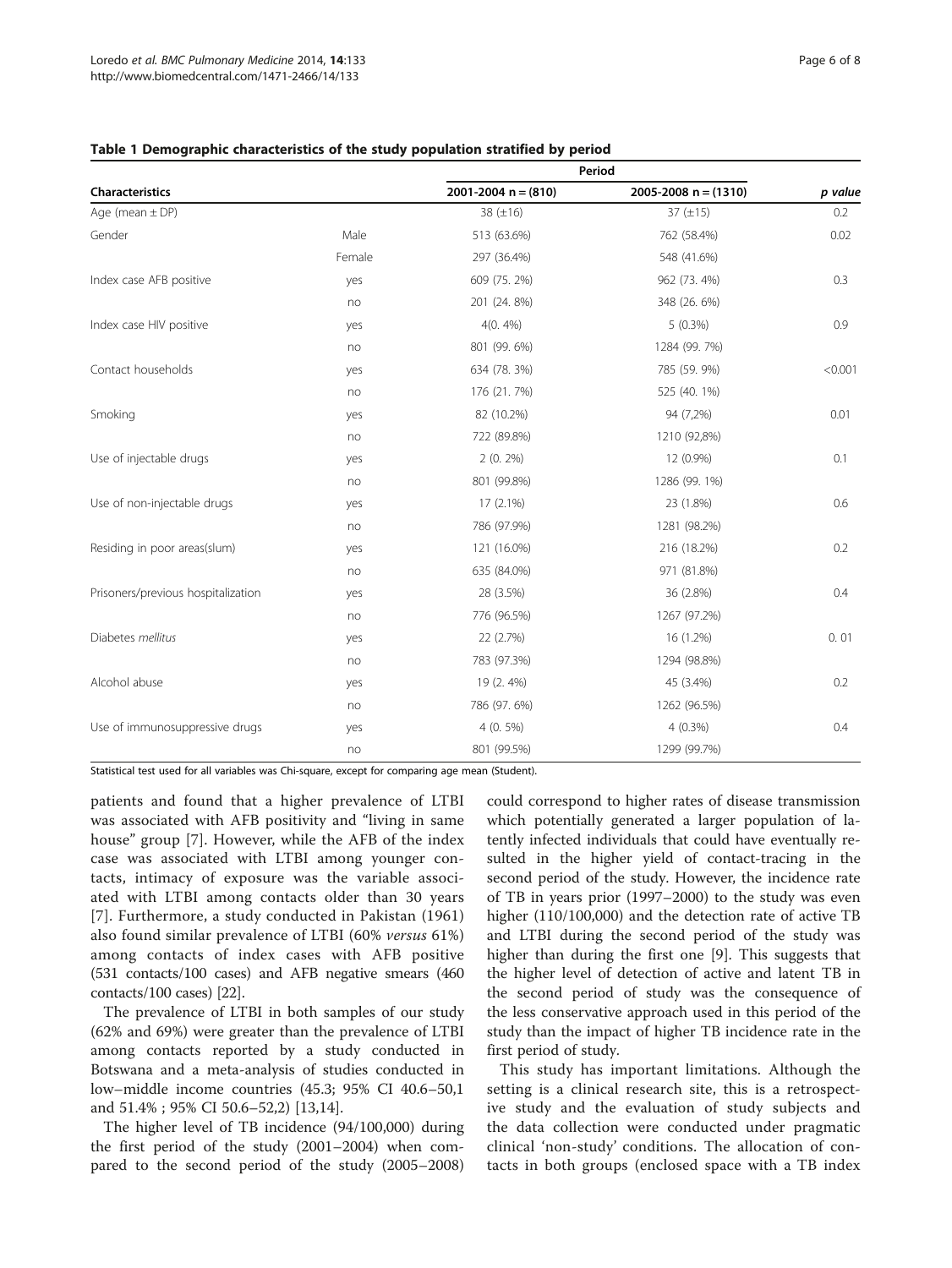**Contacts** prisoners/previous hospitalization ( $n = 26$ )

| Period                                                 |                                                                |            |                       |                                                          |                                                               |            |                       |  |
|--------------------------------------------------------|----------------------------------------------------------------|------------|-----------------------|----------------------------------------------------------|---------------------------------------------------------------|------------|-----------------------|--|
|                                                        | 2001-2004                                                      |            |                       |                                                          | 2005-2008                                                     |            |                       |  |
| Variables (n)                                          | Contacts with newly<br>diagnosed active<br>TB case( $n = 16$ ) | p<br>value | <b>OR</b><br>(CI 95%) | Variables (n)                                            | Contacts with newly<br>diagnosed active<br>TB case $(n = 35)$ | р<br>value | <b>OR</b><br>(CI 95%) |  |
| Index case AFB<br>positive ( $n = 193$ )               | $9(56.2\%)$                                                    | 0.1        | $0,4(0.1-1.1)$        | Index case AFB<br>positive $(n = 287)$                   | 22 (62.9%)                                                    | 0.2        | $0.6(0.3-1.2)$        |  |
| Household<br>contact $(n = 620)$                       | 14 (87.5%)                                                     | 0.5        | $1.9(0.4-8.7)$        | Household<br>contact $(n = 761)$                         | 24 (68.6%)                                                    | 0.3        | $1,4(0.7-3.0)$        |  |
| Smoking contact<br>$(n = 81)$                          | $(6.2\%)$                                                      | 0.9        | $0.5(0.07-4.4)$       | Smoking contact<br>$(n = 88)$                            | 6(17.1%)                                                      | 0.04       | $2,7(1.1-6.8)$        |  |
| Contacts living<br>in poor areas<br>$(slum)$ (n = 111) | 10 (62.5%)                                                     | < 0.001    | $9.4(3.3-26.5)$       | Contacts living<br>in poor areas<br>(slum) ( $n = 205$ ) | 11 (36.7%)                                                    | 0.01       | $2,6(1.2-5.7)$        |  |

prisoners/previous hospitalization ( $n = 35$ )

<span id="page-6-0"></span>Table 2 Variables associated with newly diagnosed active TB cases in both periods

Excluded from the table are injecting drug use, use of non-injectable drugs, diabetes "mellitus", and use of immunosuppressive drugs because no contact was diagnosed with TB. Statistical test used was Chi-square.

2 (12.5%) 0.1 4,1 (0.9-19.3) Contacts

case for  $\geq$  100 hours/total period or  $\geq$  4 hours/week) was not random. However, to our knowledge, this is the first manuscript comparing pragmatically two different definitions of "close contact". There was an important loss (20-25%) of subjects (index cases and contacts) in both periods. However, the sample studied is still notable and allows important conclusions and analysis. The design of the study does not allow the assessment of the exact duration of exposure (in hours) related to the highest detection of LTBI or newly active TB. However in clinical practice, an individual who has 4 h/week of exposure to a pulmonary TB patient could have a total of 100 h of exposure if the exposure to index case occurred over 7 months. So, this study analyzed the impact of an operational change (definition of exposure to an active pulmonary TB patient) and not the duration of exposure (in hours) itself. Our study population only included close contacts  $\geq 15$  years old. Based on this, the real prevalence of close contacts can be underestimated. The index cases of our sample were, mostly subjects enrolled in Clinical Research trials of TB in our TB Clinic and were people from the community and with no initially known risk factors for TB. The study findings are restricted to the data domain in terms of

1 (2.9%) 0.6 1.0 (0.1-7.7)

Table 3 Variables associated with latent TB infection (LTBI) in both periods

|                                                                | 2001-2004                         |            |                       |                                                                | 2005-2008                         |            |                       |
|----------------------------------------------------------------|-----------------------------------|------------|-----------------------|----------------------------------------------------------------|-----------------------------------|------------|-----------------------|
| Variables (n)                                                  | Contacts with<br>$LTBI (n = 496)$ | p<br>value | <b>OR</b><br>(CI 95%) | Variables (n)                                                  | Contacts with<br>$LTBI (n = 877)$ | p<br>value | <b>OR</b><br>(CI 95%) |
| Index case AFB<br>positive $(n = 193)$                         | 356 (71.8%)                       | 0.001      | $0.5(0.3-0.7)$        | Index case AFB<br>positive $(n = 287)$                         | 665 (75.8%)                       | < 0.001    | $1.7(1.3-2.3)$        |
| Index case HIV<br>positive $(n = 4)$                           | 12 (2.4%)                         | 0.2        | $0.4(0.1-1.3)$        | Index case HIV<br>positive $(n = 5)$                           | 16 (1.8%)                         | 0.1        | $0.4(0.1-1.1)$        |
| Household contact $(n = 620)$                                  | 387 (78%)                         | 0.7        | $0.9(0.6-1.3)$        | Household contact ( $n = 761$ )                                | 547 (62.4%)                       | 0.07       | $1.2(0.9-1.6)$        |
| Smoking contact $(n = 81)$                                     | 54 (10.9%)                        | 0.8        | $1.0(0.6-1.8)$        | Smoking contact $(n = 88)$                                     | 82 (9.4%)                         | < 0.001    | $9.5(2.9 - 30.5)$     |
| Contacts living<br>in poor areas<br>(slum) $(n = 111)$         | 71 (15.5%)                        | 0.6        | $1.1(0.7-1.8)$        | Contacts living<br>in poor areas<br>(slum) $(n = 205)$         | 141 (17.7%)                       | 0.9        | $0.9(0.6-1.3)$        |
| Contacts<br>prisoners/previous<br>hospitalization ( $n = 26$ ) | 22 (4.5%)                         | 0.1        | $2.6$ (0.8-7.6)       | Contacts<br>prisoners/previous<br>hospitalization ( $n = 35$ ) | 20 (2.3%)                         | 0.3        | $0.6(0.2-1.3)$        |
| Contacts with<br>alcohol abuse $(n = 18)$                      | 13 (2.6%)                         | 0.9        | $1.2(0.4-3.4)$        | Contacts with<br>alcohol abuse $(n = 45)$                      | 44 (5%)                           | < 0.001    | 14.9 (2.0-109)        |

Excluded from the table are injecting drug use, use of non-injectable drugs, diabetes "mellitus" and use of immunosuppressive drugs because no contact was diagnosed with LTBI. Statistical test used was Chi-square.